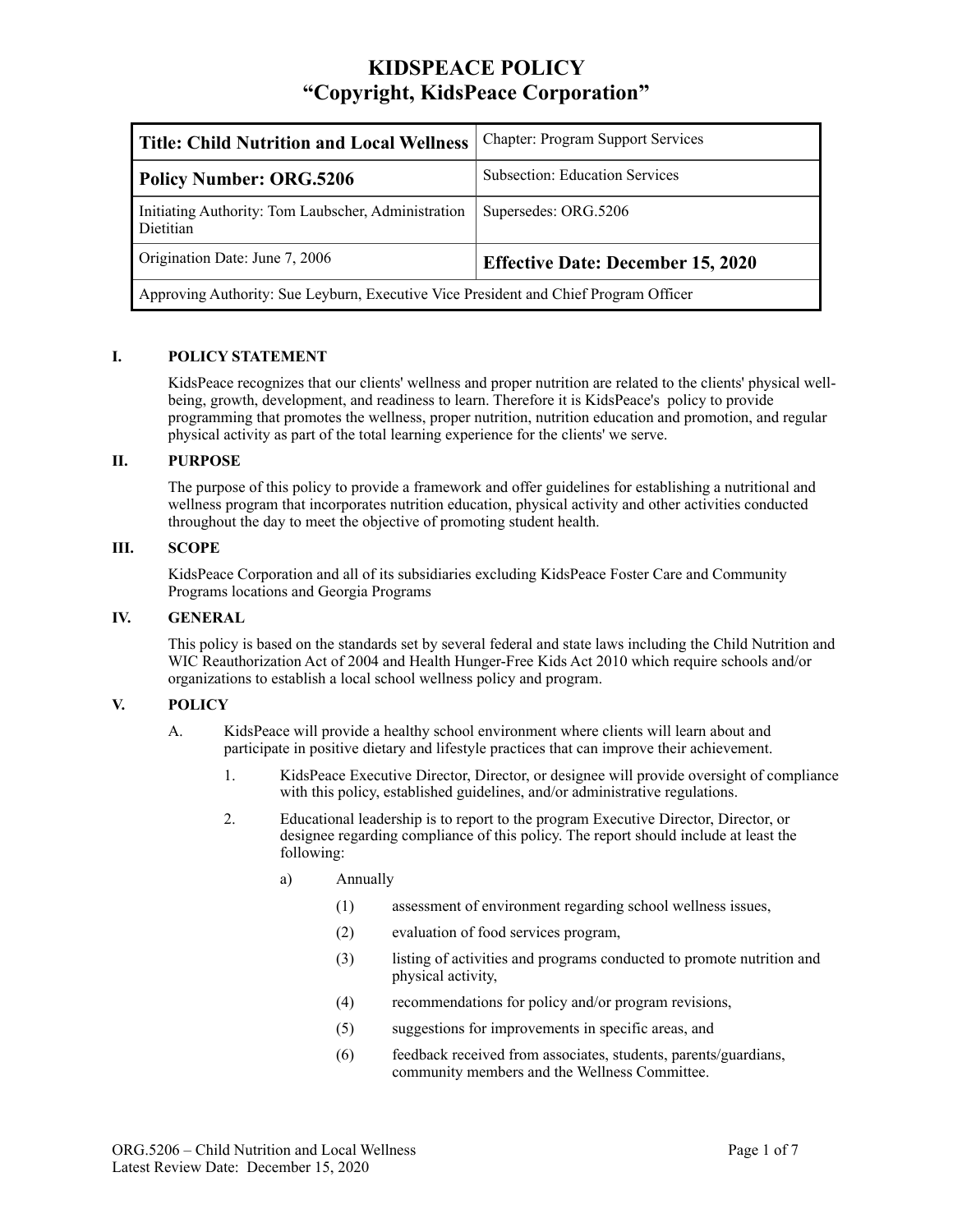- b) Triennial assessment will be made available to the public and include the following:
	- (1) compliance with federal, state, and school district regulations and policies related to school wellness,
	- (2) comparison of KidsPeace policy to the state model policies, and
	- (3) progress toward meeting goals outlined in this policy.
- 3. KidsPeace will provide notification to the public, including clients, parents/guardians, and others in the community about contents, updates, and implementation of this policy. The notification
	- a) Upon admission a client and parent/guardian will be provided notification.
	- b) Other notifications will be done at least annually.
	- c) KidsPeace will utilize methods such as KidsPeace.org, student handbooks, and public notices posted within the program to provide notifications.
	- d) The notification will include at least the following information:
		- (1) how to access the Wellness policy,
		- (2) information about the most recent triennial assessment,
		- (3) information how to participate in the development, implementation, and periodic review of the Wellness policy, and
		- (4) how to contact the Wellness Committee.
- 4. Goals outlined in this policy will be utilized when school based activities are planned.
- B. KidsPeace will provide to students the following:
	- 1. Comprehensive nutritional program consistent with federal and state requirements.
	- 2. Access to foods and beverages that meet established nutritional guidelines.
	- 3. Physical education courses and opportunities for developmentally appropriate physical activity during activity during the school day.
	- 4. A curriculum and program designed to education about proper nutrition and lifelong physical activity, in accordance with State Board of Education curriculum regulations and academic standards.
	- 5. A healthy school environment to including by not limited to indoor air quality which meets applicable state and federal regulations.
- C. Nutrition Goals and Guidelines for All Foods on Campus
	- 1. All foods and beverages made available on campus will comply with the current USDA Dietary Guidelines for Americans.
	- 2. Food providers will take every measure to ensure that student access to foods and beverages meets federal, state and local laws and guidelines.
		- a) Variety of age appropriate healthy food and beverage selections are available
		- b) Nutrition information for products offered is available.
		- c) Families, teachers, students and school officials are engaged in choosing the competitive food selections for their local school.
		- d) Promotional activities will be limited to programs that are requested by school officials.
		- e) Food providers will be sensitive to the school environment in displaying their logos and trademarks.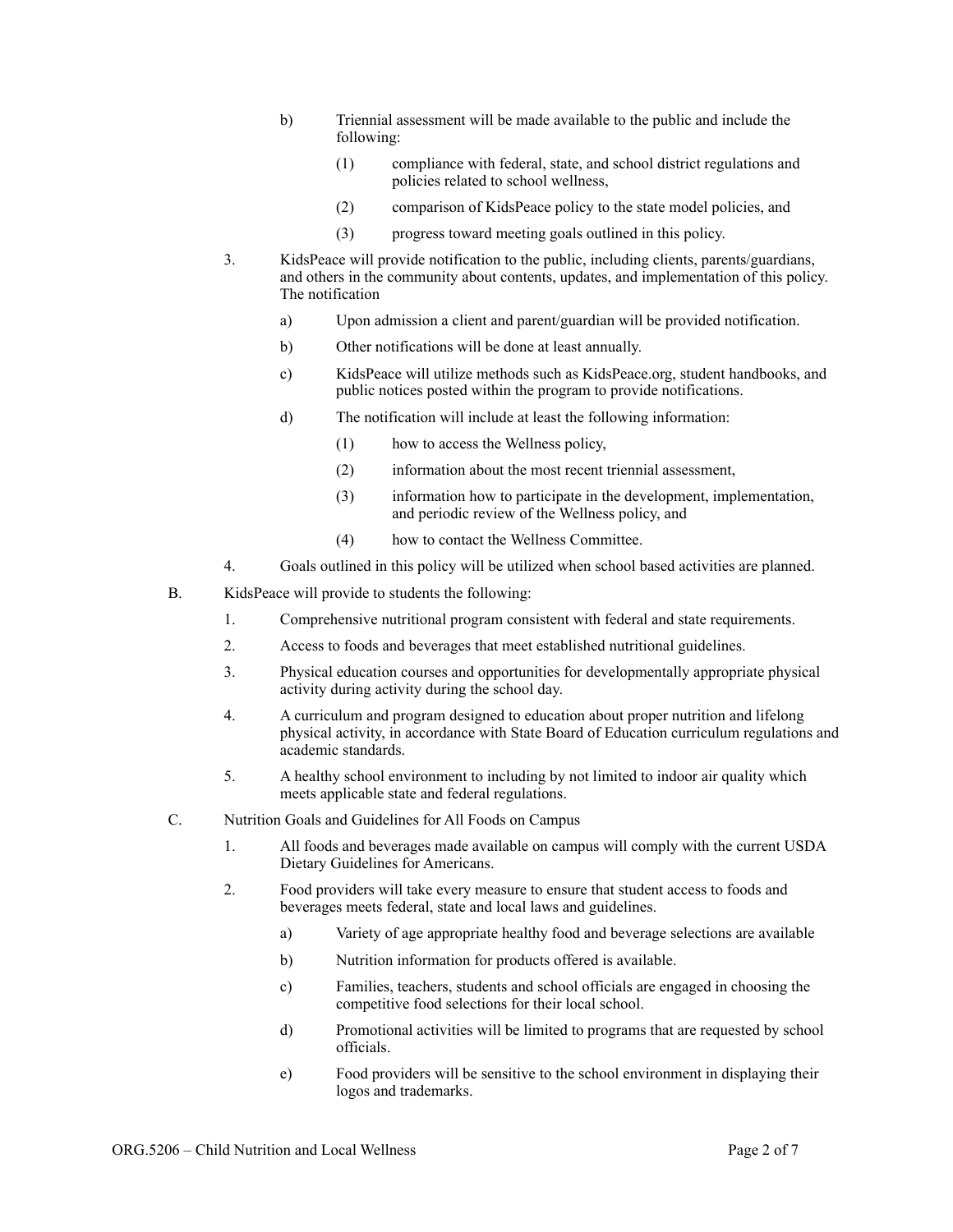- f) Advertising messages are consistent with and reinforce the objectives of the education and nutrition environment goals of the school.
- g) Advertising of foods or beverages in the areas accessible to students during meal times must be consistent with established nutrition environment standards.
- 3. Nutritional professionals who meet KidsPeace's hiring criteria and is in compliance with federal regulations will administer the meals program.
- 4. Promotion of client health and reducing obesity will be considered with providing foods and beverages to clients.
- D. Nutrition Education and Goals
	- 1. Nutrition education lessons and activities will be age appropriate.
	- 2. In addition to health and physical education, nutrition education will be integrated into other areas of the curriculum such as math, science, language arts and social studies.
	- 3. Associates responsible for nutrition education will be adequately prepared and participate regularly in professional development activities to effectively deliver an accurate nutrition education program.
		- a) Provide basic knowledge of nutrition
		- b) Instructional techniques and strategies designed to promote healthy eating habits
		- c) Skill practice in program specific activities
		- d) Teach, model, encourage and support healthy eating by students.
		- e) Promoting student health and nutrition enhances readiness for learning and increases student achievement.
	- 4. Nutrition education information will be reviewed by a qualified, credentialed nutrition professional, who is specialized in school-based nutrition (e.g. Registered Dietitian or School Food Nutrition Specialist)
	- 5. School cafeteria serves as a learning laboratory to allow students to apply critical thinking skills taught in the classroom.
	- 6. Nutrition education will involve sharing information with families and the broader community to positively impact students and the health of the community.
	- 7. Linking nutrition education and physical activity will reinforce lifelong lifestyle balance.
	- 8. Nutrition curriculum will teach behavior-focused skills, which may include menu planning, reading nutritional labels and media awareness.
	- 9. Nutritional content of meals will be available to clients and parents/guardians.
- E. Nutritional Promotion
	- 1. Nutrition promotion and education will:
		- a) Use evidence-based techniques and nutritional messages, and will create a food environment that encourages healthy nutrition choices and participation in the meal programs.
		- b) Review and implement research-based, behavioral economics techniques in the meal program to encourage consumption of more whole grains, fruits, vegetables and legumes, and to decrease plate waste.
	- 2. When possible farm to school activities will be implemented. Activities may include but not limited to:
		- a) initiation/maintenance of guardians,
		- b) taste-testing of local products in the cafeteria and classroom,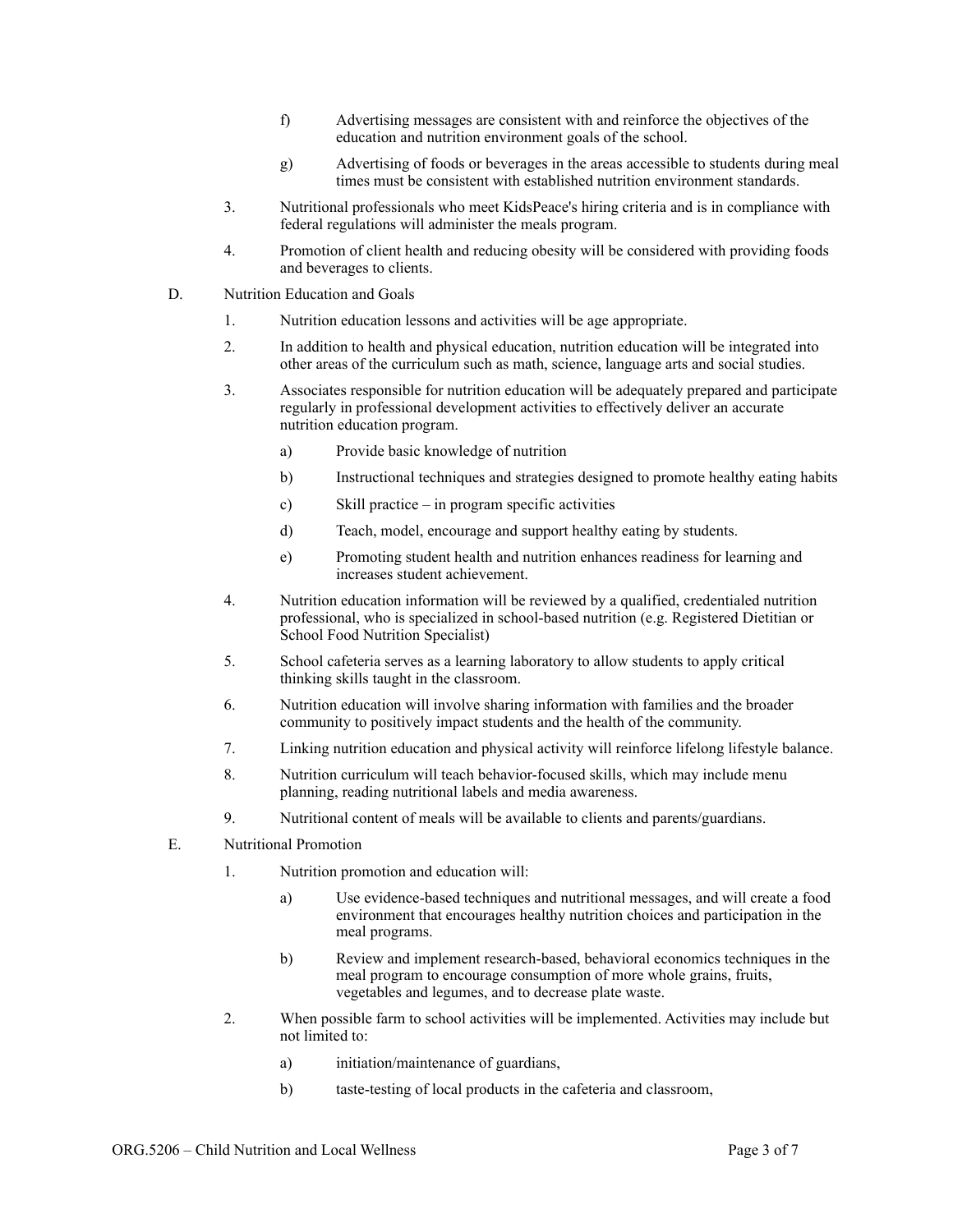- c) classroom education about local agriculture and nutrition,
- d) field trips to local farms,
- e) incorporation of local foods into meal programs.
- 3. Associates responsible for nutrition education will cooperate with agencies and community organizations to provide opportunities for appropriate client projects related to nutrition.
- 4. Consistent nutrition messages shall be:
	- a) disseminated and displayed throughout the program, classrooms, cafeterias, homes, community, and media
	- b) demonstrated by avoiding use of unhealthy food items in classroom lesson plans and associates avoiding eating less healthy food items in front of clients.
- 5. Resources about health and nutrition to encourage parents/guardians to provide healthy meals for their children will be available.
- 6. Clients and parents/guardians may be involved in menu selections through the use of test tasting or surveys.
- 7. Program leadership, education leadership, teachers, food service personnel, clients, parents/guardians and community members will be encouraged to serve as positive role models through direct programs, communications, and outreach efforts.
- 8. KidsPeace will support efforts of parents/guardians to provide a healthy diet and daily physical activity for clients by communicating relevant information through various methods.
- F. Food Safety / Food Security Goals
	- 1. All foods made available on campus comply with the state and local food safety and sanitation regulations.
	- 2. Hazard Analysis and Critical Control Points (HACCP) plans and guidelines are implemented to prevent food illness in schools.
	- 3. Safety and Security of the food and facility access to the food service operations is limited to the Child Nutrition Associate and authorized personnel.
- G. Eating Environment
	- 1. Students should be provided adequate time to eat a meal which starts when the student is seated with a meal in front of them (e.g. 10 minutes for breakfast; 20 minutes for lunch).
		- a) Alternative service models may be utilized to increase meal participation. Examples include but not limited to "grab  $\&$  go breakfast" and breakfast after first period.
		- b) Meal time will be scheduled at appropriate hours.
	- 2. Drinking water is available for students at meals and throughout the day.
	- 3. Adequate space for eating and service school meals will be provided.
	- 4. Clients will be provided a clean and safe meal environment.
		- a) Access to hand washing or sanitizing will be provided to clients.
		- b) KidsPeace will make every effort to reduce and/or eliminate the likelihood of severe or potentially life-threatening allergic reactions through;
			- (1) documenting known allergies in the client medical record;
			- (2) associate awareness training;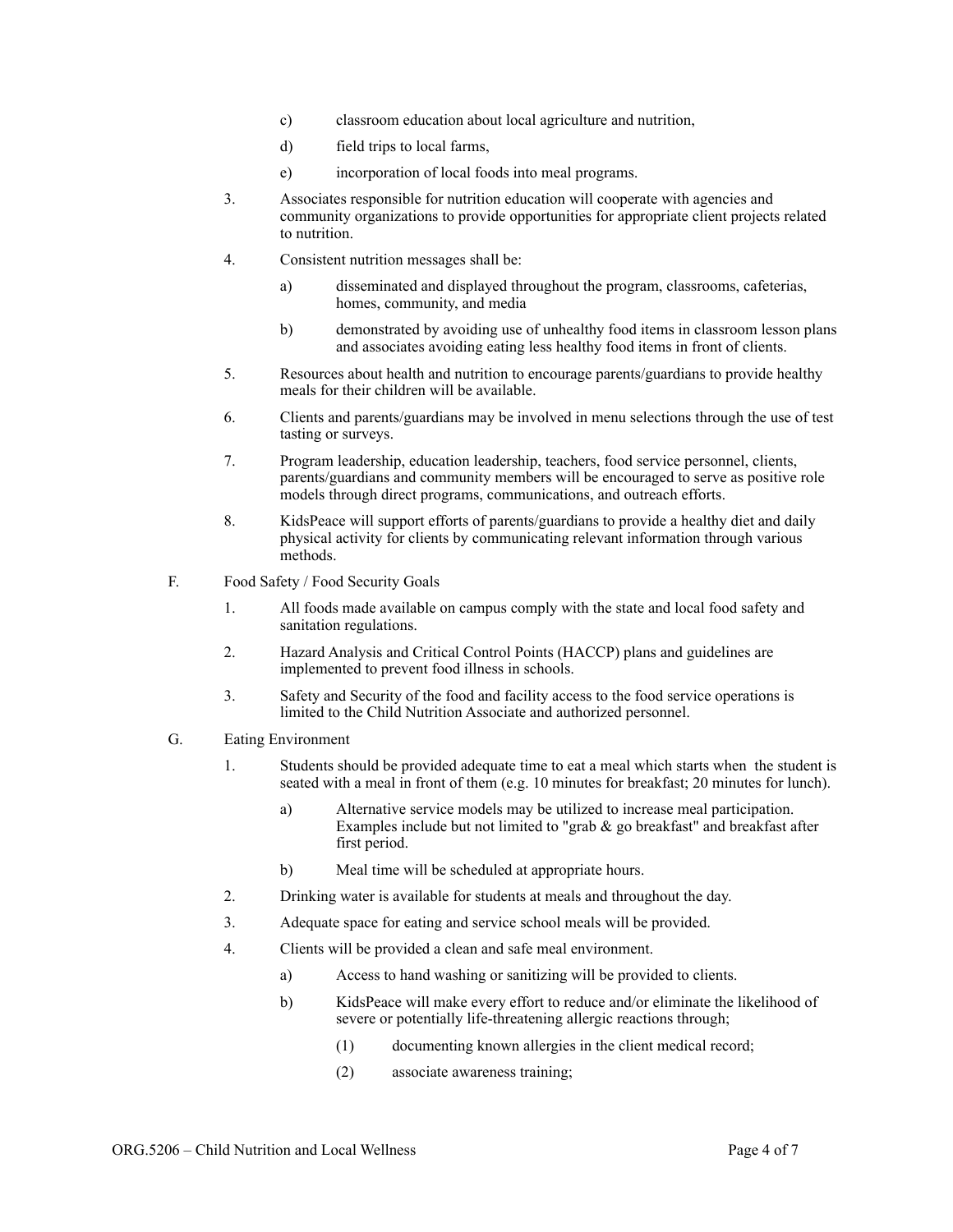- (3) reasonable accommodations which protects the client's rights and the opportunity to participate fully in programs and activities; and
- (4) rapid and effective response in case of an allergic reaction.
- H. Physical Activity
	- 1. Age-appropriate physical activity will be provided and integrated across curricula and throughout the school day.
		- a) Time allotted for physical activity will be consistent with research, national and state standards.
		- b) Clients will participate in a variety of physical activities to achieve optimal health, wellness, fitness, and performance benefits.
		- c) Physical activity opportunities, such as outdoor and indoor recess, before and after school programs, during lunch, clubs, intramurals and interscholastic athletics, will be provided to meet the needs and interests of all clients, in addition to planned physical education.
		- d) A physical and social environment that encourages safe and enjoyable activity for all students will be maintained.
		- e) Clients will have no more than two (2) hours of inactivity.
		- f) Clients will have physical activity breaks during classroom hours.
	- 2. Age appropriate physical education and health courses will be the environment where students learn, practice and are assessed on developmentally appropriate motor skills, social skills and knowledge.
	- 3. Physical activity will not be used or withheld as a form of punishment.
	- 4. Clients and their families will be encouraged to utilize KidsPeace physical activity facilities, such as playgrounds and fields, outside school hours when appropriate and approved by program leadership.
- I. Physical Education
	- 1. A sequential physical education program consistent with curriculum regulations and Health, Safety and Physical Education academic standards shall be developed and implemented.
		- a) Physical education includes instruction of individual activities as well as competitive and non-competitive team sports.
		- b) Safe and adequate equipment, facilities and resources will be provided.
		- c) Certified health and physical education teachers will provide the physical education.
	- 2. All clients will participate in physical education.
	- 3. All clients will have an assessment to track progress on health, safety, and physical education academic standards.
	- 4. KidsPeace's physical education curriculum will include at least the following:
		- a) promotion of lifelong physical activity in both team and individual activities;
		- b) focus on providing clients with skills, knowledge, and confidents to have continued participation;
		- c) varied and comprehensive curriculum;
		- d) instructional time;
		- e) moderately to vigorously activity time;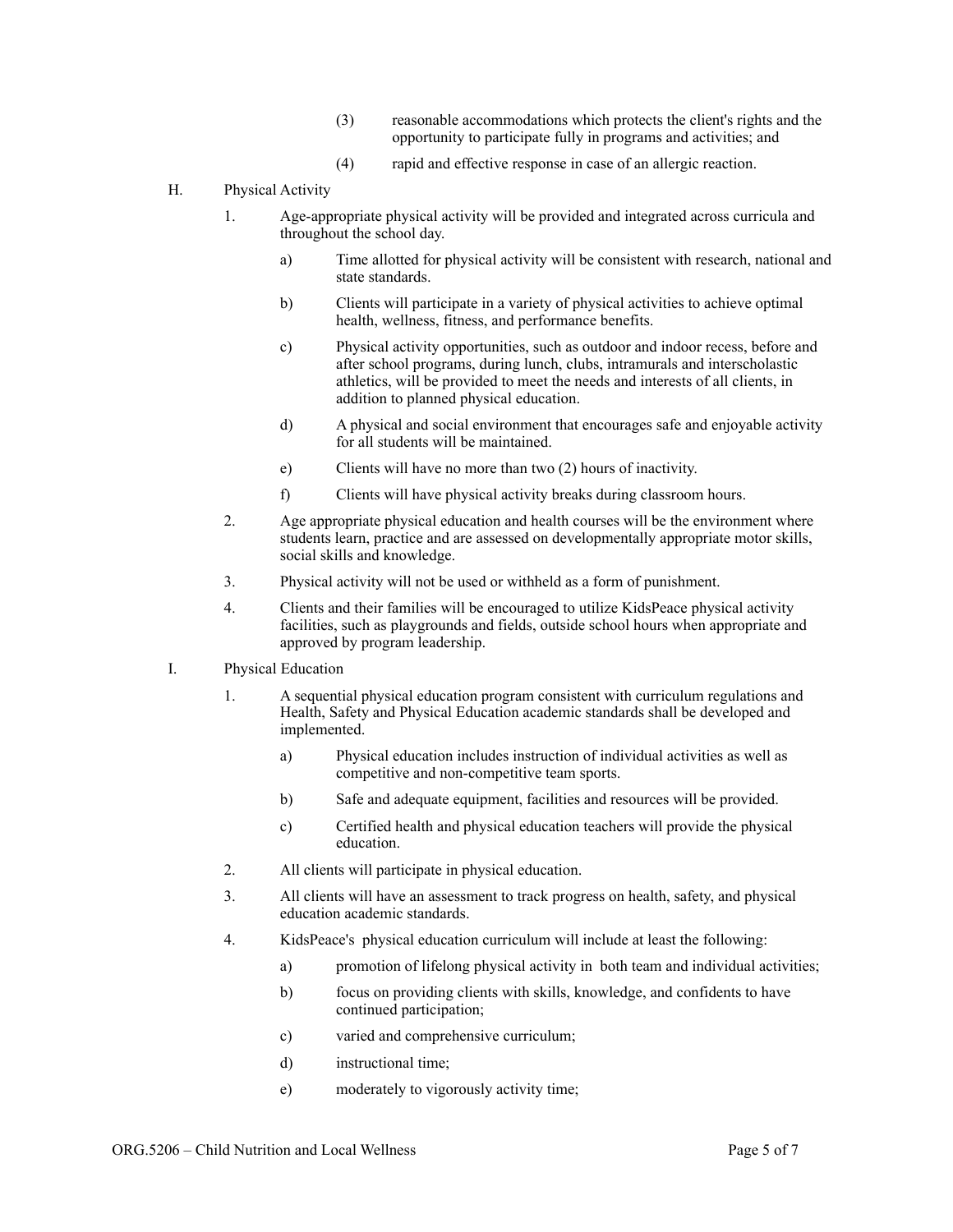- f) conducted in a method which all clients will learn, practice, and in the developmentally appropriate level;
- 5. Withholding or using physical activity as a form of punishment is prohibited.
- J. Competitive foods
	- 1. Competitive foods are defined as foods offered at school other than through the National School Lunch or School Breakfast Programs. The only competitive foods KidsPeace schools provide are classroom parties and holiday celebrations.
	- 2. KidsPeace does no**t** provide or allow access to a la carte foods, vending machines, a school food store, fundraisers, or food brought from outside the school.
	- 3. Food and beverages shall not be used as a reward or incentive in KidsPeace schools. When possible, foods and beverages for parties and celebrations shall be provided by the food service department to help increase food safety and prevent allergy concerns. Every effort should be made to include healthy options such as fruits, vegetables, whole grains and foods low in fat and sugar.
- K. Other School Based Activities and Goals
	- 1. After-School programs will encourage physical activity and healthy habit formation.
		- a) Foods and beverages offered will include healthy alternatives in addition to more traditional fare.
	- 2. Local wellness policy goals are considered in planning all school-based activities.
	- 3. Support for health of all students is demonstrated by hosting health clinics, health screenings and helping to enroll eligible children in Medicaid and other state children's health insurance programs.
	- 4. School committees that represent families, teachers, administrators, and students will coordinate plans, to implement and improve nutrition and physical activity in the school environment.
- L. Goal Measurement
	- 1. Each supervisor and Physical Education teacher will coordinate wellness activities at their school site.
	- 2. An annual survey directly related to the goals of the wellness program will be distributed to relevant school community members.
	- 3. Results of the survey will be shared with the appropriate corporate and program structures.
- M. Education leadership will maintain the wellness policy records which includes but not limited to the following:
	- 1. wellness policy;
	- 2. documentation demonstrating that KidsPeace provided the required notifications to clients, parents/guardians, and the public;
	- 3. documentation regarding review and revisions to the wellness policy, including who was involved and methods used to inform the public of their ability to participate in the review; and
	- 4. documentation related to the most recent assessment on the implementation of the wellness policy.
- N. Wellness Committee
	- 1. The committee will serve as an advisory committee regarding student health.
	- 2. The committee will consist of at least one of each of the following: